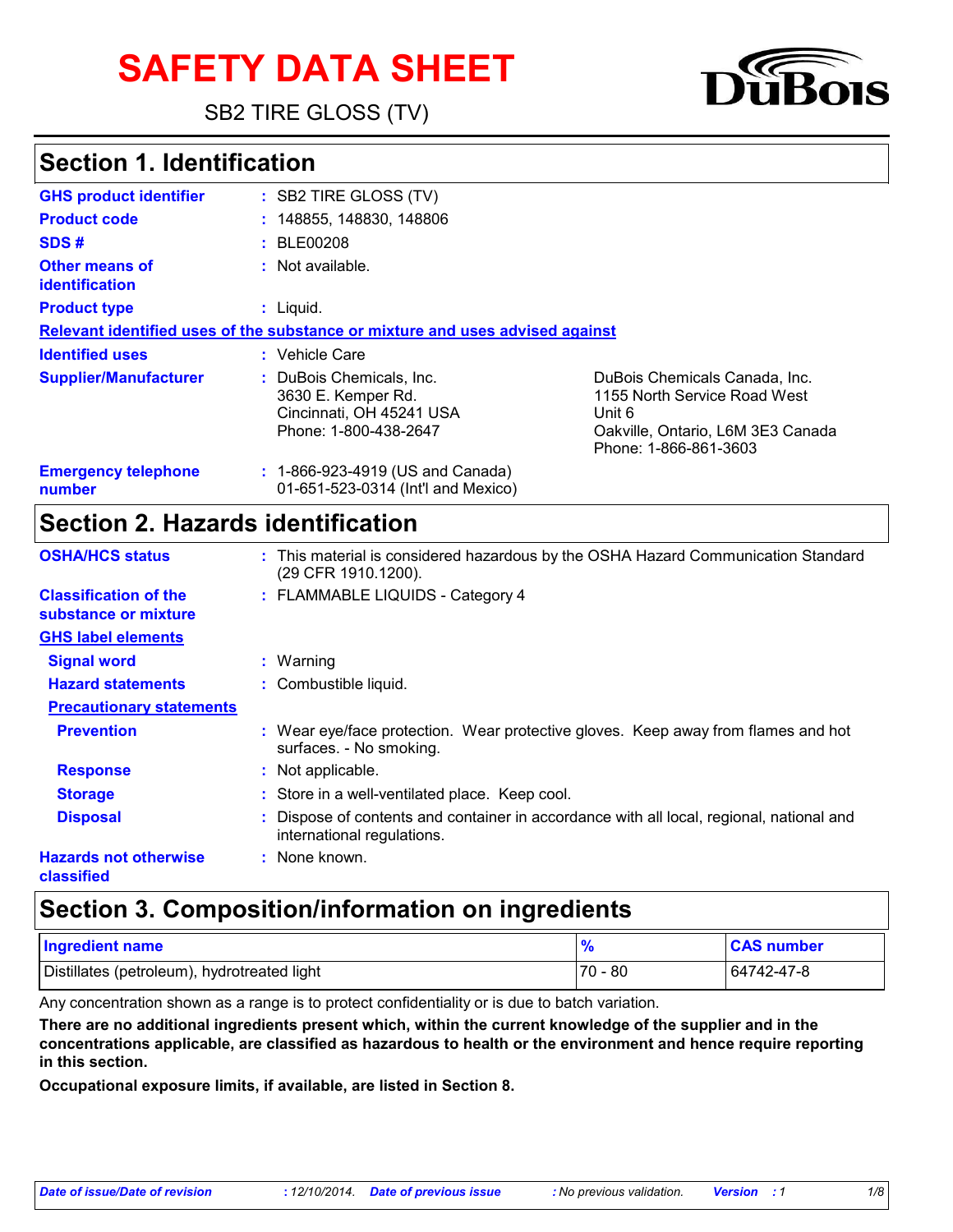### **Section 4. First aid measures**

### **Description of necessary first aid measures**

| <b>Eye contact</b>                    | : Immediately flush eyes with plenty of water, occasionally lifting the upper and lower<br>eyelids. Check for and remove any contact lenses. Continue to rinse for at least 10<br>minutes. Get medical attention if irritation occurs.                                                                                                                                                                                                                                                                                                                                                                                                                                                                                                                                                                                    |
|---------------------------------------|---------------------------------------------------------------------------------------------------------------------------------------------------------------------------------------------------------------------------------------------------------------------------------------------------------------------------------------------------------------------------------------------------------------------------------------------------------------------------------------------------------------------------------------------------------------------------------------------------------------------------------------------------------------------------------------------------------------------------------------------------------------------------------------------------------------------------|
| <b>Inhalation</b>                     | : Remove victim to fresh air and keep at rest in a position comfortable for breathing. If<br>not breathing, if breathing is irregular or if respiratory arrest occurs, provide artificial<br>respiration or oxygen by trained personnel. It may be dangerous to the person providing<br>aid to give mouth-to-mouth resuscitation. Get medical attention if adverse health effects<br>persist or are severe. If unconscious, place in recovery position and get medical<br>attention immediately. Maintain an open airway. Loosen tight clothing such as a collar,<br>tie, belt or waistband.                                                                                                                                                                                                                              |
| <b>Skin contact</b>                   | : Flush contaminated skin with plenty of water. Remove contaminated clothing and<br>shoes. Get medical attention if symptoms occur. Wash clothing before reuse. Clean<br>shoes thoroughly before reuse.                                                                                                                                                                                                                                                                                                                                                                                                                                                                                                                                                                                                                   |
| <b>Ingestion</b>                      | : Wash out mouth with water. Remove dentures if any. Remove victim to fresh air and<br>keep at rest in a position comfortable for breathing. If material has been swallowed and<br>the exposed person is conscious, give small quantities of water to drink. Stop if the<br>exposed person feels sick as vomiting may be dangerous. Do not induce vomiting<br>unless directed to do so by medical personnel. If vomiting occurs, the head should be<br>kept low so that vomit does not enter the lungs. Get medical attention if adverse health<br>effects persist or are severe. Never give anything by mouth to an unconscious person.<br>If unconscious, place in recovery position and get medical attention immediately.<br>Maintain an open airway. Loosen tight clothing such as a collar, tie, belt or waistband. |
|                                       | Most important symptoms/effects, acute and delayed                                                                                                                                                                                                                                                                                                                                                                                                                                                                                                                                                                                                                                                                                                                                                                        |
| <b>Potential acute health effects</b> |                                                                                                                                                                                                                                                                                                                                                                                                                                                                                                                                                                                                                                                                                                                                                                                                                           |
| <b>Eye contact</b>                    | : No known significant effects or critical hazards.                                                                                                                                                                                                                                                                                                                                                                                                                                                                                                                                                                                                                                                                                                                                                                       |
| <b>Inhalation</b>                     | : No known significant effects or critical hazards.                                                                                                                                                                                                                                                                                                                                                                                                                                                                                                                                                                                                                                                                                                                                                                       |
| <b>Skin contact</b>                   | : No known significant effects or critical hazards.                                                                                                                                                                                                                                                                                                                                                                                                                                                                                                                                                                                                                                                                                                                                                                       |
| <b>Ingestion</b>                      | : No known significant effects or critical hazards.                                                                                                                                                                                                                                                                                                                                                                                                                                                                                                                                                                                                                                                                                                                                                                       |
| <b>Over-exposure signs/symptoms</b>   |                                                                                                                                                                                                                                                                                                                                                                                                                                                                                                                                                                                                                                                                                                                                                                                                                           |
| <b>Eye contact</b>                    | : No specific data.                                                                                                                                                                                                                                                                                                                                                                                                                                                                                                                                                                                                                                                                                                                                                                                                       |
| <b>Inhalation</b>                     | : No specific data.                                                                                                                                                                                                                                                                                                                                                                                                                                                                                                                                                                                                                                                                                                                                                                                                       |

**Notes to physician <b>:** Treat symptomatically. Contact poison treatment specialist immediately if large quantities have been ingested or inhaled. **Skin contact Ingestion** No specific data. **:** No specific data. **: Indication of immediate medical attention and special treatment needed, if necessary**

**Specific treatments :** No specific treatment.

**See toxicological information (Section 11)**

### **Section 5. Fire-fighting measures**

| <b>Extinguishing media</b>                           |                                                                                                                                                                                                                                                                                                                                                    |
|------------------------------------------------------|----------------------------------------------------------------------------------------------------------------------------------------------------------------------------------------------------------------------------------------------------------------------------------------------------------------------------------------------------|
| <b>Suitable extinguishing</b><br>media               | : Use dry chemical, $CO2$ , water spray (fog) or foam.                                                                                                                                                                                                                                                                                             |
| Unsuitable extinguishing<br>media                    | : Do not use water jet.                                                                                                                                                                                                                                                                                                                            |
| <b>Specific hazards arising</b><br>from the chemical | : Combustible liquid. In a fire or if heated, a pressure increase will occur and the<br>container may burst, with the risk of a subsequent explosion. Runoff to sewer may<br>create fire or explosion hazard. Fire water contaminated with this material must be<br>contained and prevented from being discharged to any waterway, sewer or drain. |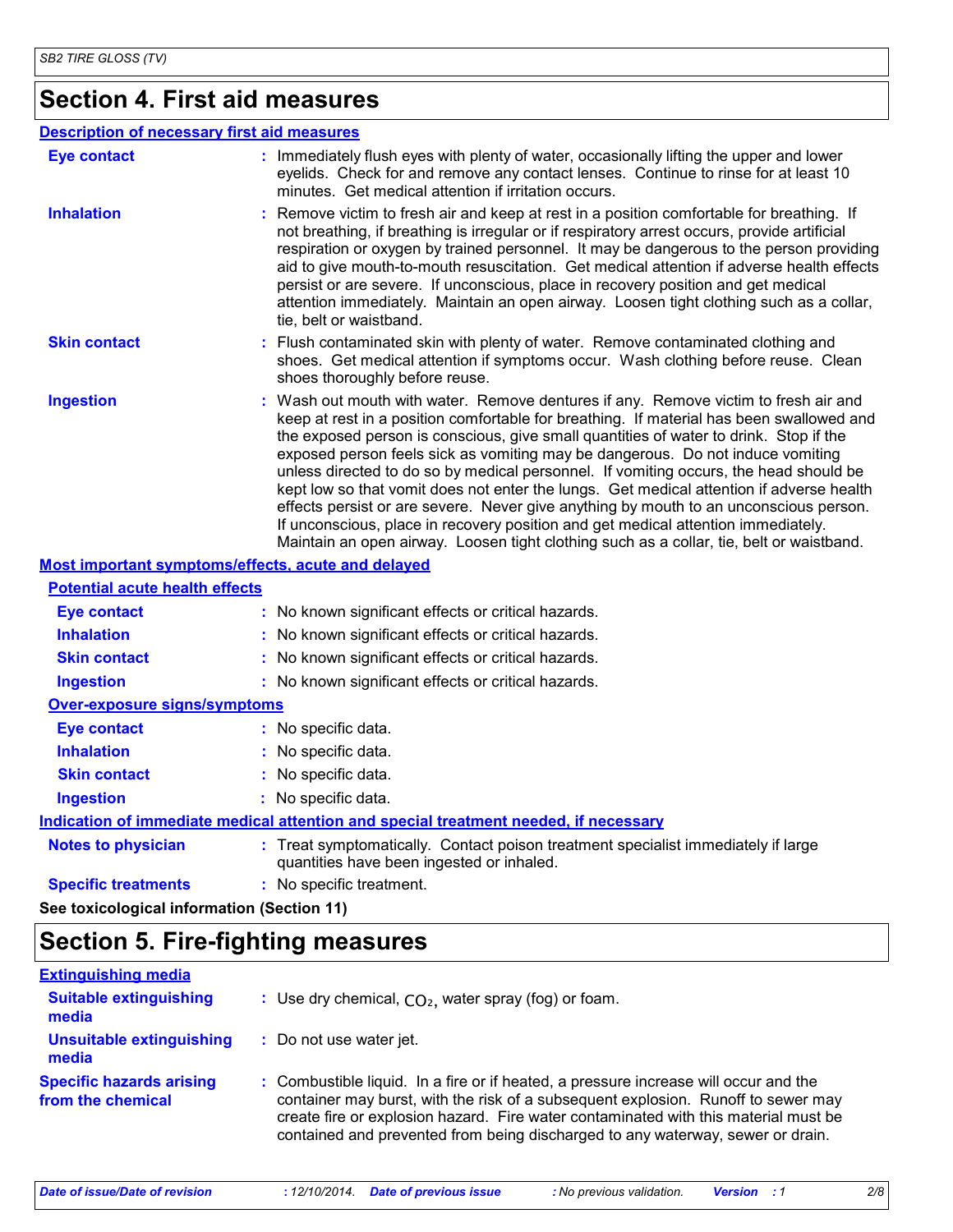### **Section 5. Fire-fighting measures**

| <b>Hazardous thermal</b><br>decomposition products       | : Decomposition products may include the following materials:<br>carbon dioxide<br>carbon monoxide                                                                       |
|----------------------------------------------------------|--------------------------------------------------------------------------------------------------------------------------------------------------------------------------|
| <b>Special protective</b><br>equipment for fire-fighters | : Fire-fighters should wear appropriate protective equipment and self-contained breathing<br>apparatus (SCBA) with a full face-piece operated in positive pressure mode. |

### **Section 6. Accidental release measures**

| <b>Personal precautions</b>      | : No action shall be taken involving any personal risk or without suitable training.<br>Evacuate surrounding areas. Keep unnecessary and unprotected personnel from<br>entering. Do not touch or walk through spilled material. Shut off all ignition sources.<br>No flares, smoking or flames in hazard area. Avoid breathing vapor or mist. Provide<br>adequate ventilation. Wear appropriate respirator when ventilation is inadequate. Put<br>on appropriate personal protective equipment.                                                                                                                                                                                                                                                                    |
|----------------------------------|--------------------------------------------------------------------------------------------------------------------------------------------------------------------------------------------------------------------------------------------------------------------------------------------------------------------------------------------------------------------------------------------------------------------------------------------------------------------------------------------------------------------------------------------------------------------------------------------------------------------------------------------------------------------------------------------------------------------------------------------------------------------|
| <b>Environmental precautions</b> | : Avoid dispersal of spilled material and runoff and contact with soil, waterways, drains<br>and sewers. Inform the relevant authorities if the product has caused environmental<br>pollution (sewers, waterways, soil or air). Water polluting material. May be harmful to<br>the environment if released in large quantities.                                                                                                                                                                                                                                                                                                                                                                                                                                    |
| <b>Methods for cleaning up</b>   |                                                                                                                                                                                                                                                                                                                                                                                                                                                                                                                                                                                                                                                                                                                                                                    |
| <b>Small spill</b>               | : Stop leak if without risk. Move containers from spill area. Use spark-proof tools and<br>explosion-proof equipment. Dilute with water and mop up if water-soluble. Alternatively,<br>or if water-insoluble, absorb with an inert dry material and place in an appropriate waste<br>disposal container. Dispose of via a licensed waste disposal contractor.                                                                                                                                                                                                                                                                                                                                                                                                      |
| <b>Large spill</b>               | Stop leak if without risk. Move containers from spill area. Use spark-proof tools and<br>explosion-proof equipment. Approach release from upwind. Prevent entry into sewers,<br>water courses, basements or confined areas. Wash spillages into an effluent treatment<br>plant or proceed as follows. Contain and collect spillage with non-combustible,<br>absorbent material e.g. sand, earth, vermiculite or diatomaceous earth and place in<br>container for disposal according to local regulations (see Section 13). Dispose of via a<br>licensed waste disposal contractor. Contaminated absorbent material may pose the<br>same hazard as the spilled product. Note: see Section 1 for emergency contact<br>information and Section 13 for waste disposal. |

### **Section 7. Handling and storage**

**Handling** entries a metal on appropriate personal protective equipment (see Section 8). Do not ingest. Avoid and the section 8) and the section 8 contact with eyes, skin and clothing. Avoid breathing vapor or mist. Avoid release to the environment. Use only with adequate ventilation. Wear appropriate respirator when ventilation is inadequate. Do not enter storage areas and confined spaces unless adequately ventilated. Keep in the original container or an approved alternative made from a compatible material, kept tightly closed when not in use. Store and use away from heat, sparks, open flame or any other ignition source. Use explosion-proof electrical (ventilating, lighting and material handling) equipment. Use only non-sparking tools. Empty containers retain product residue and can be hazardous. Do not reuse container.

**Storage** Store in accordance with local regulations. Store in a segregated and approved area. Store in original container protected from direct sunlight in a dry, cool and well-ventilated area, away from incompatible materials (see Section 10) and food and drink. Eliminate all ignition sources. Separate from oxidizing materials. Keep container tightly closed and sealed until ready for use. Containers that have been opened must be carefully resealed and kept upright to prevent leakage. Do not store in unlabeled containers. Use appropriate containment to avoid environmental contamination.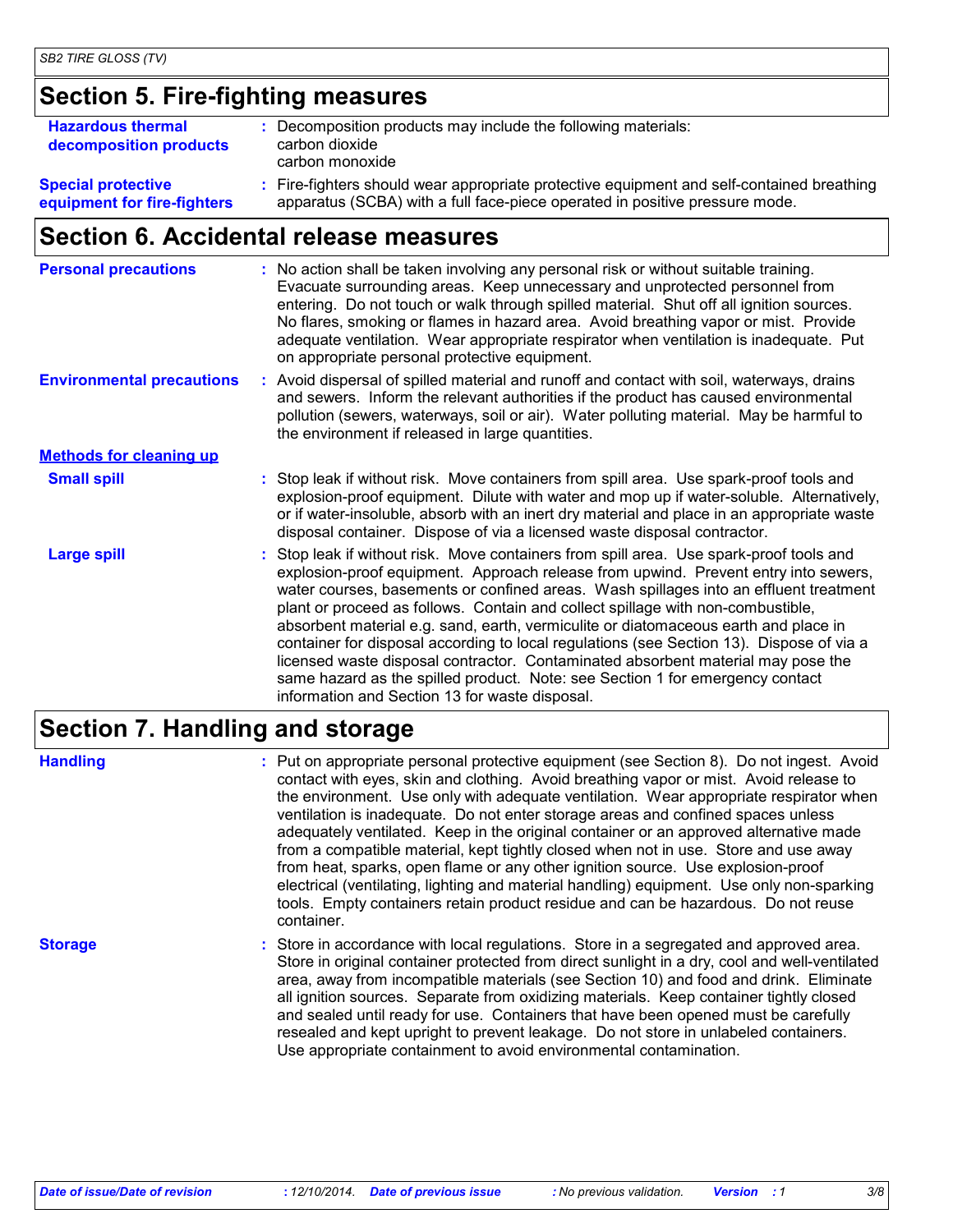### **Section 8. Exposure controls/personal protection**

### **Control parameters**

**Occupational exposure limits**

| <b>Ingredient name</b>                               | CAS#       | <b>ACGIH</b>                                                                                                                                                                                                                                                                                                                                                                                      | <b>OSHA</b> | <b>Mexico</b> |
|------------------------------------------------------|------------|---------------------------------------------------------------------------------------------------------------------------------------------------------------------------------------------------------------------------------------------------------------------------------------------------------------------------------------------------------------------------------------------------|-------------|---------------|
| Distillates (petroleum),<br>hydrotreated light       | 64742-47-8 | TWA: 200 mg/m <sup>3</sup> , (as<br>total hydrocarbon vapor)<br>8 hours.                                                                                                                                                                                                                                                                                                                          |             |               |
| <b>Engineering measures</b>                          |            | : Use only with adequate ventilation. Use process enclosures, local exhaust ventilation or<br>other engineering controls to keep worker exposure to airborne contaminants below any<br>recommended or statutory limits. The engineering controls also need to keep gas,<br>vapor or dust concentrations below any lower explosive limits. Use explosion-proof<br>ventilation equipment.           |             |               |
| <b>Hygiene measures</b>                              |            | : Wash hands, forearms and face thoroughly after handling chemical products, before<br>eating, smoking and using the lavatory and at the end of the working period.<br>Appropriate techniques should be used to remove potentially contaminated clothing.<br>Wash contaminated clothing before reusing. Ensure that eyewash stations and safety<br>showers are close to the workstation location. |             |               |
| <b>Personal protection</b>                           |            |                                                                                                                                                                                                                                                                                                                                                                                                   |             |               |
| <b>Respiratory</b>                                   |            | : If a risk assessment indicates this is necessary, use a properly fitted, air-purifying or<br>airfed respirator complying with an approved standard. Respirator selection must be<br>based on known or anticipated exposure levels, the hazards of the product and the safe<br>working limits of the selected respirator.                                                                        |             |               |
| <b>Hands</b>                                         | necessary. | : Chemical-resistant, impervious gloves complying with an approved standard should be<br>worn at all times when handling chemical products if a risk assessment indicates this is                                                                                                                                                                                                                 |             |               |
| <b>Eyes</b>                                          |            | : Safety eyewear complying with an approved standard should be used when a risk<br>assessment indicates this is necessary to avoid exposure to liquid splashes, mists,<br>gases or dusts. Recommended: splash goggles                                                                                                                                                                             |             |               |
| <b>Skin</b>                                          |            | : Personal protective equipment for the body should be selected based on the task being<br>performed and the risks involved and should be approved by a specialist before<br>handling this product.                                                                                                                                                                                               |             |               |
| <b>Environmental exposure</b><br>controls            |            | : Emissions from ventilation or work process equipment should be checked to ensure<br>they comply with the requirements of environmental protection legislation. In some<br>cases, fume scrubbers, filters or engineering modifications to the process equipment<br>will be necessary to reduce emissions to acceptable levels.                                                                   |             |               |
| <b>Personal protective</b><br>equipment (Pictograms) |            |                                                                                                                                                                                                                                                                                                                                                                                                   |             |               |

## **Section 9. Physical and chemical properties**

 $\blacksquare$ 

| <b>Appearance</b>     |                                                                                                      |
|-----------------------|------------------------------------------------------------------------------------------------------|
| <b>Physical state</b> | : Liquid.                                                                                            |
| <b>Color</b>          | : Blue. [Light]                                                                                      |
| <b>Odor</b>           | : Not available.                                                                                     |
| <b>Odor threshold</b> | : Not available.                                                                                     |
| pH                    | : 6.5                                                                                                |
| <b>Melting point</b>  | $:$ Not available.                                                                                   |
| <b>Boiling point</b>  | $:$ Not available.                                                                                   |
| <b>Flash point</b>    | : Closed cup: 78.889°C (174°F) [Pensky-Martens (ASTM D93)] [Product does not sustain<br>combustion.] |
|                       |                                                                                                      |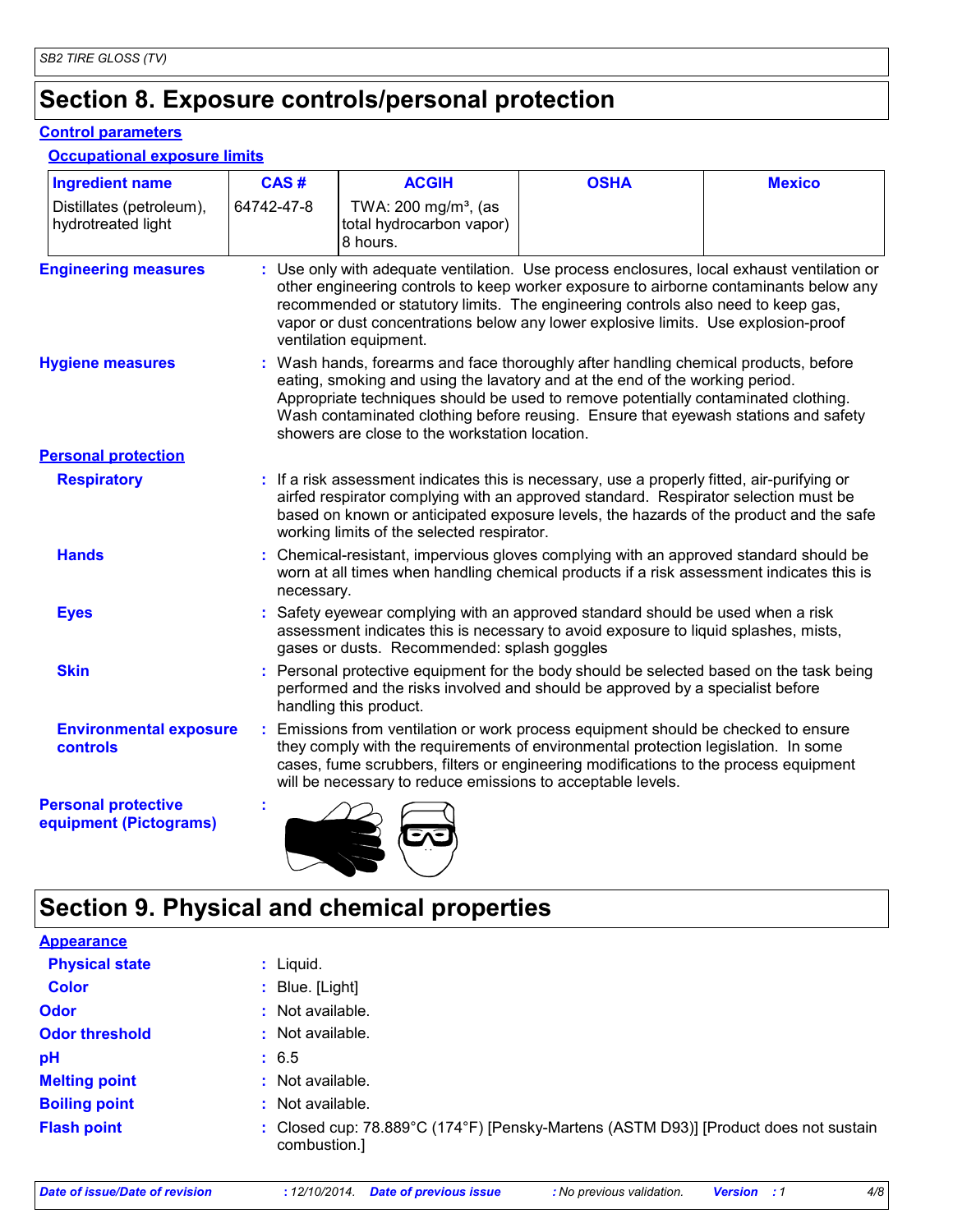## **Section 9. Physical and chemical properties**

| <b>Burning time</b>                               | : Not applicable.                                                 |
|---------------------------------------------------|-------------------------------------------------------------------|
| <b>Burning rate</b>                               | : Not applicable.                                                 |
| <b>Evaporation rate</b>                           | $:$ Not available.                                                |
| <b>Flammability (solid, gas)</b>                  | : Not available.                                                  |
| Lower and upper explosive<br>(flammable) limits   | : Not available.                                                  |
| <b>Vapor pressure</b>                             | : Not available.                                                  |
| <b>Vapor density</b>                              | : Not available.                                                  |
| <b>Relative density</b>                           | : 0.815                                                           |
| <b>Solubility</b>                                 | : Insoluble in the following materials: cold water and hot water. |
| <b>Solubility in water</b>                        | : Not available.                                                  |
| <b>Partition coefficient: n-</b><br>octanol/water | : Not available.                                                  |
| <b>Auto-ignition temperature</b>                  | : Not available.                                                  |
| <b>Decomposition temperature</b>                  | : Not available.                                                  |
| <b>Viscosity</b>                                  | $:$ Not available.                                                |
| <b>Elemental Phosphorus</b>                       | $: 0 \%$                                                          |
| <b>VOC content</b>                                | : Not available.                                                  |

## **Section 10. Stability and reactivity**

| <b>Reactivity</b>                            | : No specific test data related to reactivity available for this product or its ingredients.                                                                                                                                                                                                                                                                                                                                                                                                                                                                                                                                 |
|----------------------------------------------|------------------------------------------------------------------------------------------------------------------------------------------------------------------------------------------------------------------------------------------------------------------------------------------------------------------------------------------------------------------------------------------------------------------------------------------------------------------------------------------------------------------------------------------------------------------------------------------------------------------------------|
| <b>Chemical stability</b>                    | : The product is stable.                                                                                                                                                                                                                                                                                                                                                                                                                                                                                                                                                                                                     |
| <b>Possibility of hazardous</b><br>reactions | : Under normal conditions of storage and use, hazardous reactions will not occur.                                                                                                                                                                                                                                                                                                                                                                                                                                                                                                                                            |
| <b>Conditions to avoid</b>                   | : Avoid all possible sources of ignition (spark or flame). Do not pressurize, cut, weld,<br>braze, solder, drill, grind or expose containers to heat or sources of ignition.                                                                                                                                                                                                                                                                                                                                                                                                                                                 |
| <b>Incompatible materials</b>                | : Highly reactive or incompatible with the following materials: oxidizing materials.                                                                                                                                                                                                                                                                                                                                                                                                                                                                                                                                         |
| <b>Hazardous decomposition</b><br>products   | : Under normal conditions of storage and use, hazardous decomposition products should<br>not be produced.                                                                                                                                                                                                                                                                                                                                                                                                                                                                                                                    |
| <b>Storage</b>                               | : Store in accordance with local regulations. Store in a segregated and approved area.<br>Store in original container protected from direct sunlight in a dry, cool and well-ventilated<br>area, away from incompatible materials (see Section 10) and food and drink. Eliminate<br>all ignition sources. Separate from oxidizing materials. Keep container tightly closed<br>and sealed until ready for use. Containers that have been opened must be carefully<br>resealed and kept upright to prevent leakage. Do not store in unlabeled containers.<br>Use appropriate containment to avoid environmental contamination. |

## **Section 11. Toxicological information**

### **Information on toxicological effects**

| <b>Carcinogenicity</b> |
|------------------------|
|------------------------|

| <b>Classification</b>                                                     |                                          |                               |            |                           |                    |                          |  |  |
|---------------------------------------------------------------------------|------------------------------------------|-------------------------------|------------|---------------------------|--------------------|--------------------------|--|--|
| <b>Product/ingredient name</b>                                            | <b>ACGIH</b>                             | <b>IARC</b>                   | <b>EPA</b> | <b>NIOSH</b>              | <b>NTP</b>         | <b>OSHA</b>              |  |  |
| Distillates (petroleum),<br>hydrotreated light                            | A <sub>3</sub>                           |                               |            |                           |                    | $\overline{\phantom{0}}$ |  |  |
| Information on the likely<br>routes of exposure                           | Dermal contact. Eye contact. Inhalation. |                               |            |                           |                    |                          |  |  |
| <b>Potential acute health effects</b>                                     |                                          |                               |            |                           |                    |                          |  |  |
| : No known significant effects or critical hazards.<br><b>Eye contact</b> |                                          |                               |            |                           |                    |                          |  |  |
| Date of issue/Date of revision                                            | : 12/10/2014.                            | <b>Date of previous issue</b> |            | : No previous validation. | <b>Version</b> : 1 | 5/8                      |  |  |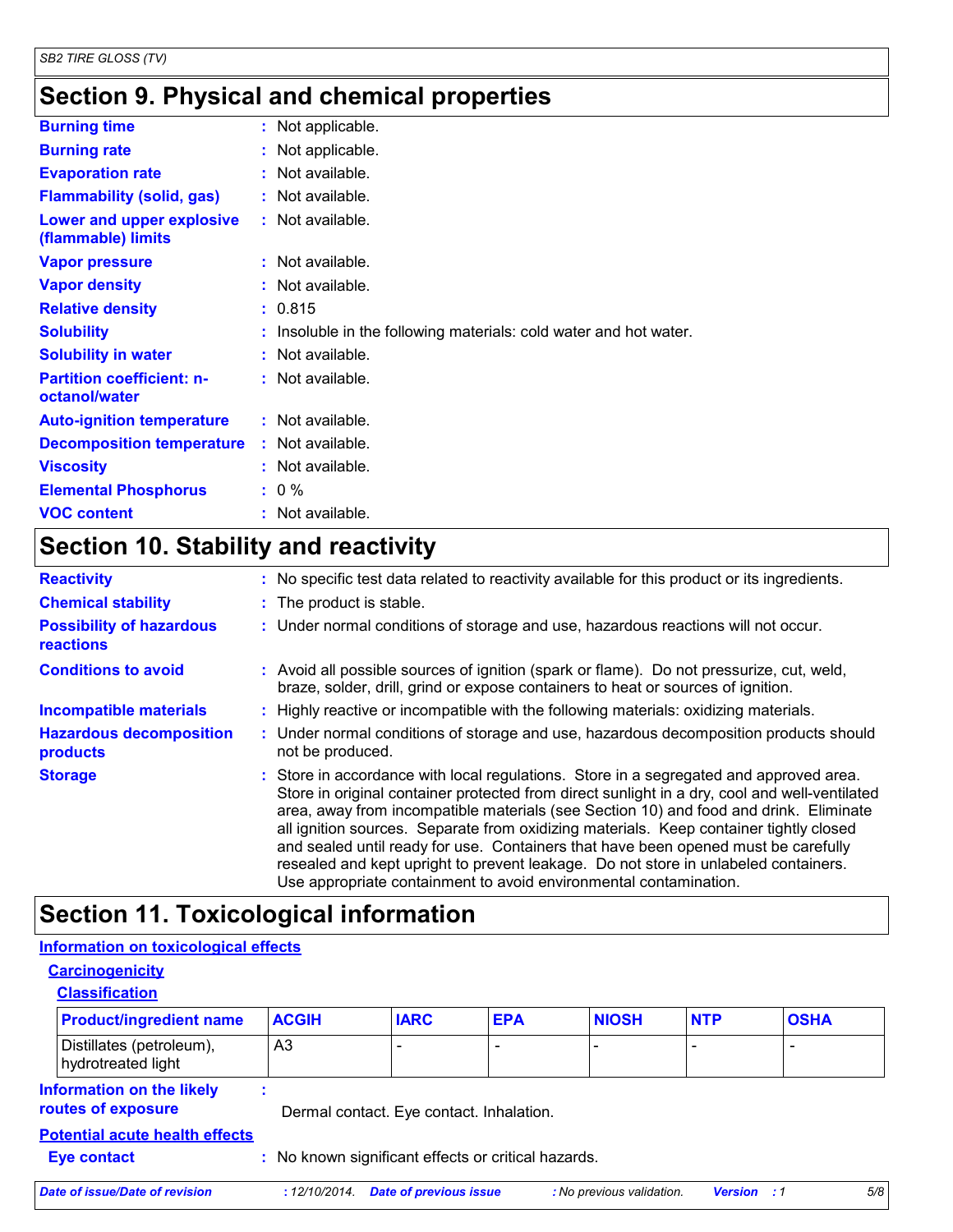### **Section 11. Toxicological information**

| <b>Inhalation</b>                       | : No known significant effects or critical hazards.                                      |  |
|-----------------------------------------|------------------------------------------------------------------------------------------|--|
| <b>Skin contact</b>                     | : No known significant effects or critical hazards.                                      |  |
| <b>Ingestion</b>                        | : No known significant effects or critical hazards.                                      |  |
|                                         | Symptoms related to the physical, chemical and toxicological characteristics             |  |
| <b>Eye contact</b>                      | : No specific data.                                                                      |  |
| <b>Inhalation</b>                       | : No specific data.                                                                      |  |
| <b>Skin contact</b>                     | : No specific data.                                                                      |  |
| <b>Ingestion</b>                        | : No specific data.                                                                      |  |
|                                         | Delayed and immediate effects and also chronic effects from short and long term exposure |  |
| <b>Short term exposure</b>              |                                                                                          |  |
| <b>Potential immediate</b><br>effects   | : Not available.                                                                         |  |
| <b>Potential delayed effects</b>        | : Not available.                                                                         |  |
| <b>Long term exposure</b>               |                                                                                          |  |
| <b>Potential immediate</b><br>effects   | : Not available.                                                                         |  |
| <b>Potential delayed effects</b>        | : Not available.                                                                         |  |
| <b>Potential chronic health effects</b> |                                                                                          |  |
| Not available.                          |                                                                                          |  |
| <b>General</b>                          | : No known significant effects or critical hazards.                                      |  |
| <b>Carcinogenicity</b>                  | : No known significant effects or critical hazards.                                      |  |
| <b>Mutagenicity</b>                     | : No known significant effects or critical hazards.                                      |  |
| <b>Teratogenicity</b>                   | : No known significant effects or critical hazards.                                      |  |
| <b>Developmental effects</b>            | : No known significant effects or critical hazards.                                      |  |
| <b>Fertility effects</b>                | : No known significant effects or critical hazards.                                      |  |
| <b>Numerical measures of toxicity</b>   |                                                                                          |  |
| <b>Acute toxicity estimates</b>         |                                                                                          |  |
|                                         |                                                                                          |  |

Not available.

### **Section 12. Ecological information**

**Ecotoxicity :**

: Not available.

#### **Aquatic ecotoxicity**

Not available.

### **Section 13. Disposal considerations**

| <b>Waste disposal</b> | : The generation of waste should be avoided or minimized wherever possible. Empty<br>containers or liners may retain some product residues. This material and its container<br>must be disposed of in a safe way. Dispose of surplus and non-recyclable products via<br>a licensed waste disposal contractor. Disposal of this product, solutions and any by-<br>products should at all times comply with the requirements of environmental protection<br>and waste disposal legislation and any regional local authority requirements. Avoid<br>dispersal of spilled material and runoff and contact with soil, waterways, drains and<br>sewers. |
|-----------------------|---------------------------------------------------------------------------------------------------------------------------------------------------------------------------------------------------------------------------------------------------------------------------------------------------------------------------------------------------------------------------------------------------------------------------------------------------------------------------------------------------------------------------------------------------------------------------------------------------------------------------------------------------|
|                       |                                                                                                                                                                                                                                                                                                                                                                                                                                                                                                                                                                                                                                                   |

### **RCRA classification :** D001 [Flammable]

**Disposal should be in accordance with applicable regional, national and local laws and regulations. Refer to Section 7: HANDLING AND STORAGE and Section 8: EXPOSURE CONTROLS/PERSONAL PROTECTION for additional handling information and protection of employees.**

*Date of issue/Date of revision* **:** *12/10/2014. Date of previous issue : No previous validation. Version : 1 6/8*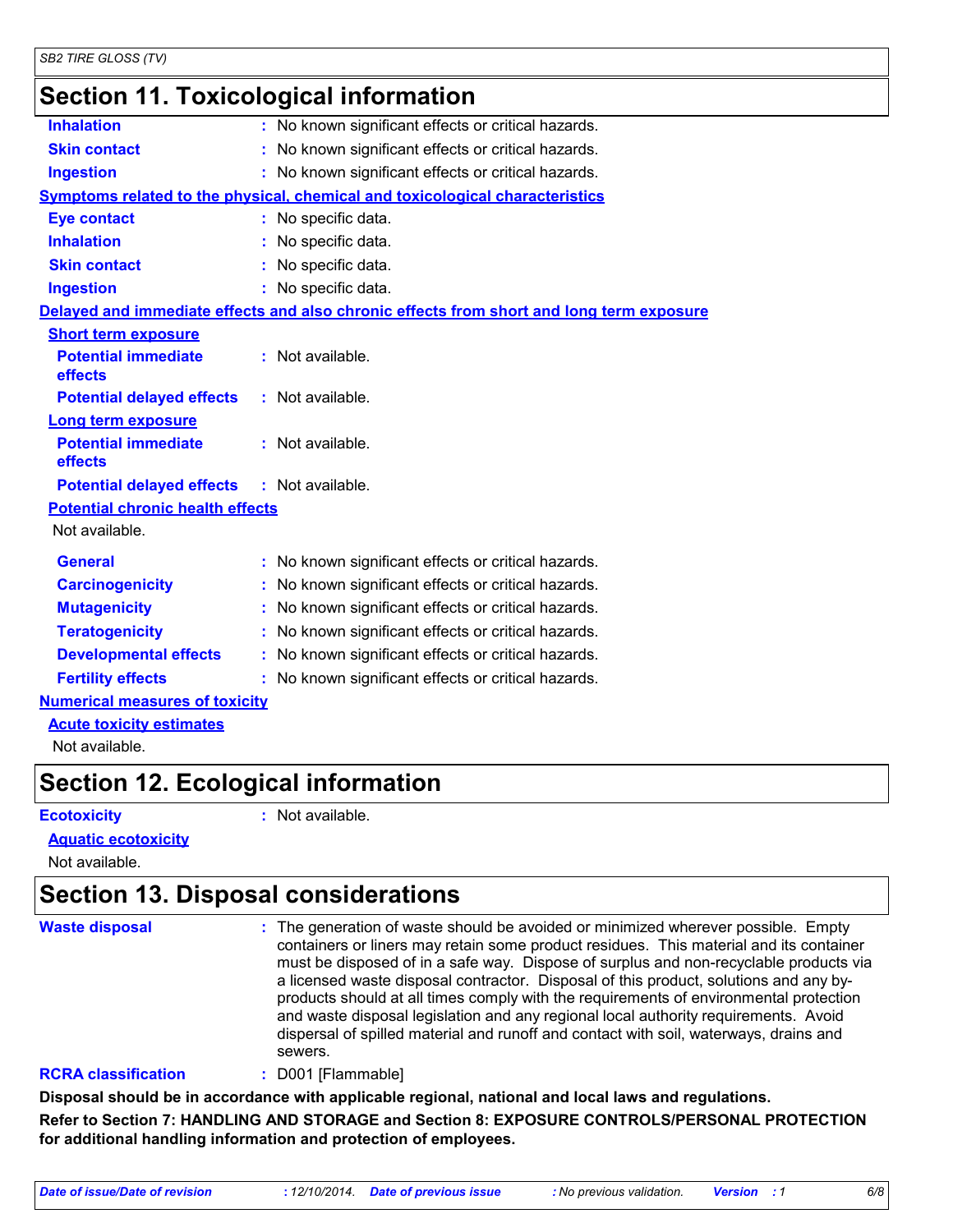## **Section 14. Transport information**

**IATA/IMDG/DOT/TDG: Please refer to the Bill of Lading/receiving documents for up to date shipping information.**

### **Section 15. Regulatory information**

| <b>U.S. Federal regulations</b>                                                   | : TSCA 12(b) one-time export: No products were found.<br>TSCA 12(b) annual export notification: No products were found.                                                                                                                                                                      |
|-----------------------------------------------------------------------------------|----------------------------------------------------------------------------------------------------------------------------------------------------------------------------------------------------------------------------------------------------------------------------------------------|
|                                                                                   | United States inventory (TSCA 8b): All components are listed or exempted.                                                                                                                                                                                                                    |
| <b>EPA Registration Number</b>                                                    | : Not available.                                                                                                                                                                                                                                                                             |
| <b>Clean Air Act Section 112</b><br>(b) Hazardous Air<br><b>Pollutants (HAPs)</b> | : Not listed                                                                                                                                                                                                                                                                                 |
| <b>SARA 302/304</b>                                                               |                                                                                                                                                                                                                                                                                              |
| <b>Composition/information on ingredients</b><br>No products were found.          |                                                                                                                                                                                                                                                                                              |
| <b>SARA 304 RQ</b><br><b>SARA 311/312</b>                                         | : Not applicable.                                                                                                                                                                                                                                                                            |
| <b>Classification</b>                                                             | : Fire hazard                                                                                                                                                                                                                                                                                |
| <b>State regulations</b>                                                          |                                                                                                                                                                                                                                                                                              |
| <b>Massachusetts</b>                                                              | : None of the components are listed.                                                                                                                                                                                                                                                         |
| <b>New York</b>                                                                   | : None of the components are listed.                                                                                                                                                                                                                                                         |
| <b>New Jersey</b>                                                                 | : None of the components are listed.                                                                                                                                                                                                                                                         |
| <b>Pennsylvania</b>                                                               | : None of the components are listed.                                                                                                                                                                                                                                                         |
| <b>California Prop. 65</b>                                                        |                                                                                                                                                                                                                                                                                              |
| Not available.                                                                    |                                                                                                                                                                                                                                                                                              |
| <b>Canada</b>                                                                     |                                                                                                                                                                                                                                                                                              |
| <b>WHMIS (Canada)</b>                                                             | : Class B-3: Combustible liquid with a flash point between $37.8^{\circ}$ C (100 $^{\circ}$ F) and 93.3 $^{\circ}$ C<br>$(200^{\circ}F).$                                                                                                                                                    |
| <b>WHMIS (Pictograms)</b>                                                         |                                                                                                                                                                                                                                                                                              |
| <b>Canadian lists</b>                                                             |                                                                                                                                                                                                                                                                                              |
| <b>Canadian NPRI</b>                                                              | : The following components are listed: Hydrotreated light distillate                                                                                                                                                                                                                         |
| <b>Canada inventory</b>                                                           | : All components are listed or exempted.                                                                                                                                                                                                                                                     |
| <b>Canadian PCP/DIN Number</b>                                                    | : Not available.                                                                                                                                                                                                                                                                             |
| <b>International regulations</b>                                                  |                                                                                                                                                                                                                                                                                              |
| <b>International lists</b>                                                        | : Australia inventory (AICS): All components are listed or exempted.<br>China inventory (IECSC): All components are listed or exempted.<br>Japan inventory: Not determined.<br>Korea inventory: All components are listed or exempted.<br>Malaysia Inventory (EHS Register): Not determined. |

**New Zealand Inventory of Chemicals (NZIoC)**: All components are listed or exempted. **Philippines inventory (PICCS)**: All components are listed or exempted. **Taiwan inventory (CSNN)**: Not determined.